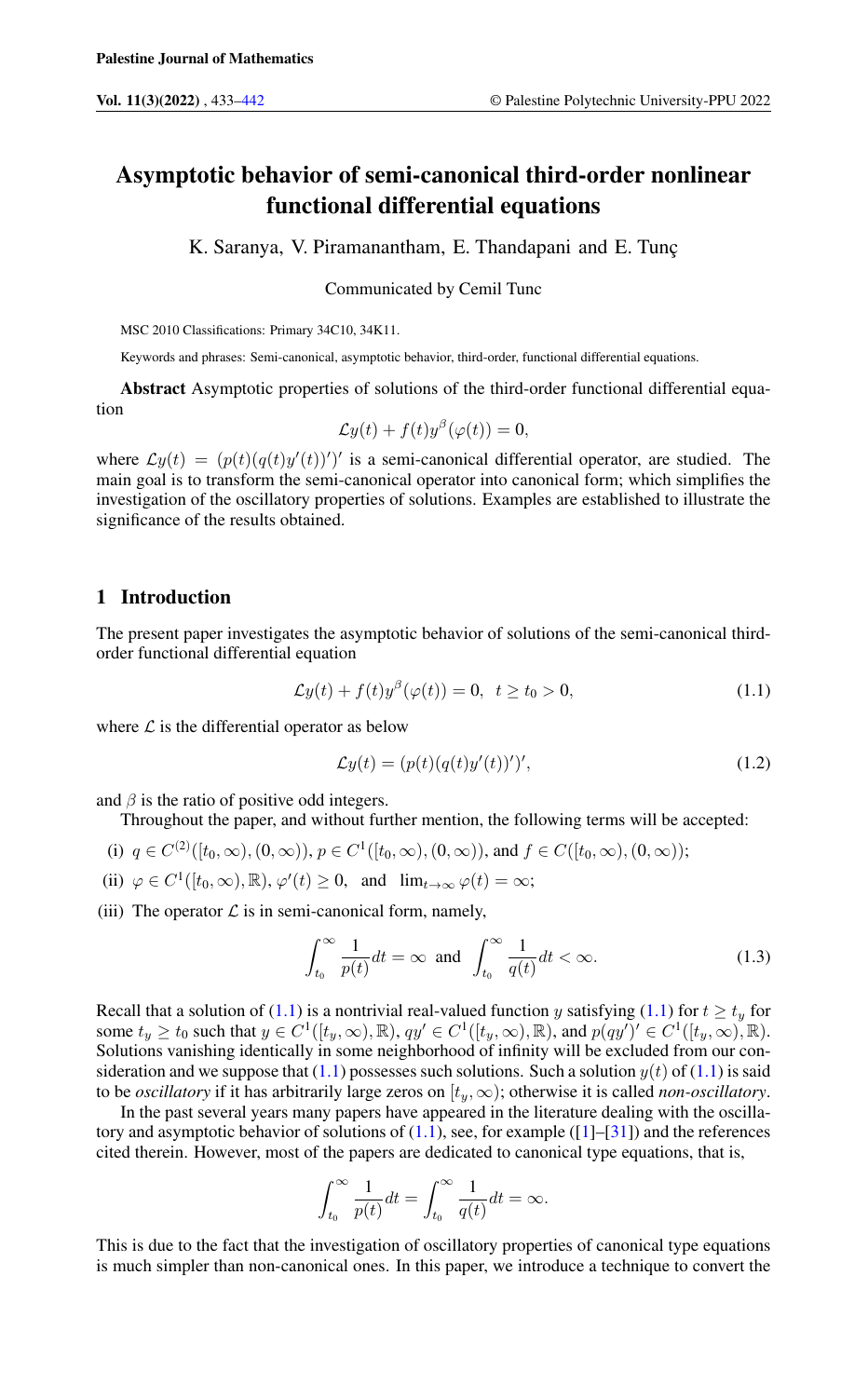semi-canonical equation  $(1.1)$  to a canonical equation, and then we obtain some novel criteria for the oscillatory and asymptotic behavior of solutions of  $(1.1)$ .

When considering nonoscillatory solution of  $(1.1)$ , we may restrict our attention only to positive ones; since if  $y(t)$  is a solution of [\(1.1\)](#page-0-0), then  $-y(t)$  is also a solution. It follows from a well-known result in  $[21, 24]$  $[21, 24]$  $[21, 24]$  that the positive solutions of semi-canonical equation  $(1.1)$  belong to the following class:

Lemma 1.1. *Assume that* y *is an eventually positive solution of* [\(1.1\)](#page-0-0) *satisfying* [\(1.3\)](#page-0-1)*. Then there exists*  $t_1 \in [t_0, \infty)$  *such that y satisfies one of the following three cases:* 

(*I)*  $y'(t) > 0$ ,  $(q(t)y'(t))' > 0$ ,  $(p(t)(q(t)y'(t))')' < 0$ , (*II*)  $y'(t) < 0$ ,  $(q(t)y'(t))' > 0$ ,  $(p(t)(q(t)y'(t))')' < 0$ , (*III*)  $y'(t) < 0$ ,  $(q(t)y'(t))' < 0$ ,  $(p(t)(q(t)y'(t))')' < 0$ , *for*  $t \geq t_1$ *.* 

Therefore, from the above lemma, it is clear that if we wish to obtain oscillation criteria for a semi-canonical equation [\(1.1\)](#page-0-0), we have to eliminate three above mentioned cases. To overcome this, we present a simple condition that converts equation  $(1.1)$  to a canonical form that will simplify the analysis of its solutions. In the process, we consider delay, advanced and ordinary differential equations.

### 2 Main Results

The following symbols will be used to facilitate readability:

$$
Q(t) := \int_t^{\infty} \frac{1}{q(s)} ds, \ \ b(t) := q(t)Q^2(t), \ \ a(t) := \frac{p(t)}{Q(t)},
$$
  

$$
F(t) := Q^{\beta}(\varphi(t))f(t), \ \ \mu(t) := \int_{t_1}^t \frac{1}{a(s)} ds, \text{ and } \ \eta(t) := \int_{t_1}^t \frac{\mu(s)}{b(s)} ds
$$

for  $t \ge t_1$  for some  $t_1 \ge t_0$ .

<span id="page-1-2"></span>Theorem 2.1. *Assume that*

<span id="page-1-1"></span><span id="page-1-0"></span>
$$
\int_{t_0}^{\infty} \frac{1}{a(t)} dt = \infty.
$$
 (2.1)

*Then the semi-canonical operator* L *has the unique canonical representation as below*

$$
\mathcal{L}y(t) = \left(\frac{p(t)}{Q(t)} \left(q(t)Q^2(t)\left(\frac{y(t)}{Q(t)}\right)'\right)'\right)'.
$$
\n(2.2)

*Proof.* Direct calculation shows that

<span id="page-1-3"></span>
$$
\frac{p(t)}{Q(t)} \left( q(t)Q^{2}(t) \left( \frac{y(t)}{Q(t)} \right)' \right)' = \frac{p(t)}{Q(t)} \left[ Q(t)q(t)y'(t) + y(t) \right]'
$$

$$
= \frac{p(t)}{Q(t)} \left[ Q(t)(q(t)y'(t))' \right]
$$

$$
= p(t)(q(t)y'(t))'.
$$

Therefore

$$
\left(\frac{p(t)}{Q(t)}\left(q(t)Q^{2}(t)\left(\frac{y(t)}{Q(t)}\right)'\right)'\right)' = (p(t)(q(t)y'(t))')'.
$$

From  $(2.1)$  we observe that

$$
\int_{t_0}^{\infty} \frac{Q(t)}{p(t)} dt = \infty,
$$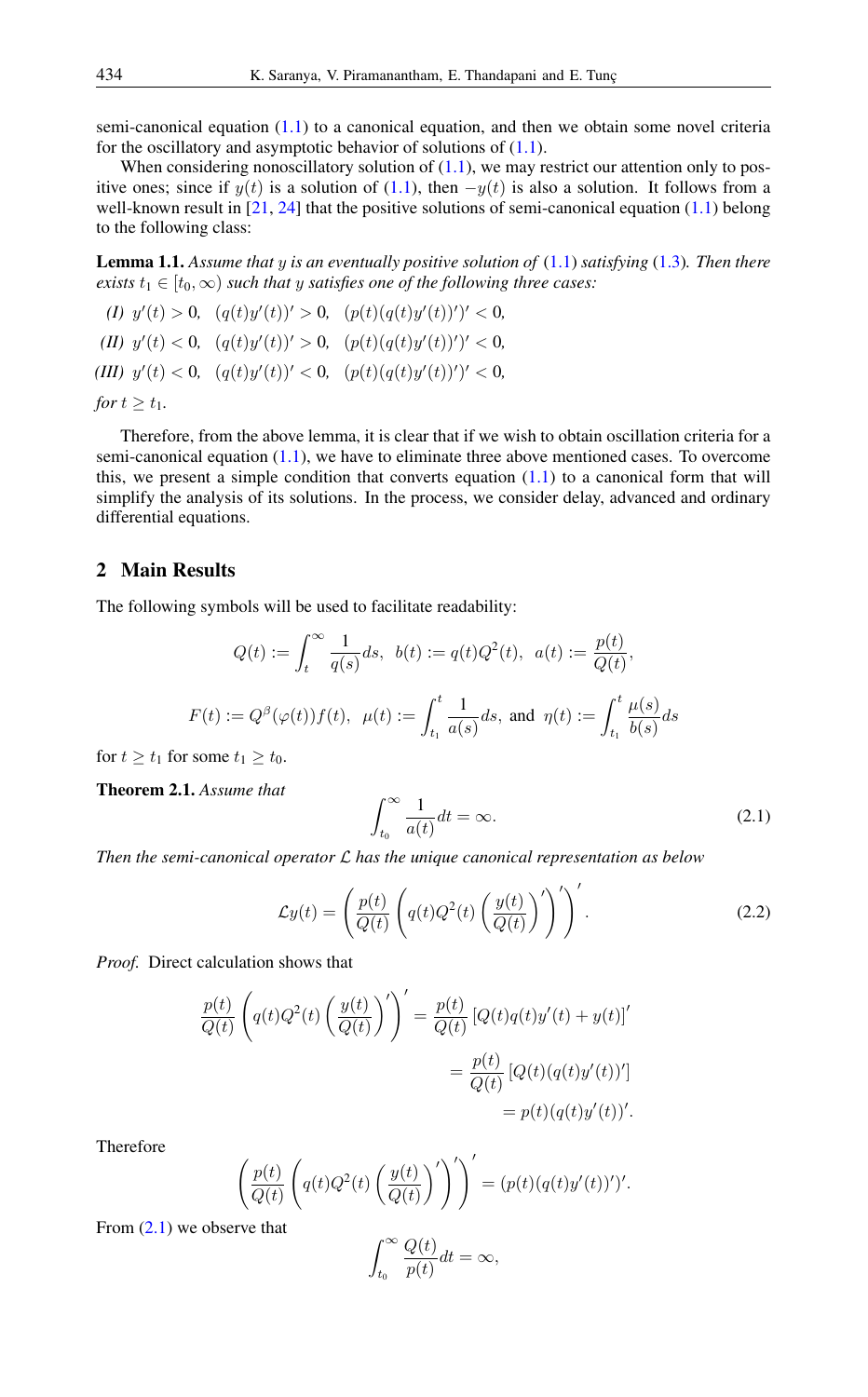and since

$$
\int_{t_0}^{\infty} \frac{1}{q(t)Q^2(t)} dt = \lim_{t \to \infty} \left( \frac{1}{Q(t)} - \frac{1}{Q(t_0)} \right) = \infty,
$$

we deduce that  $(2.2)$  is in canonical form and from [\[27\]](#page-9-2) this canonical form is unique.

From Theorem [2.1,](#page-1-2) it follows that under condition  $(2.1)$ , equation  $(1.1)$  takes the equivalent form

$$
\left(a(t)\left(b(t)\left(\frac{y(t)}{Q(t)}\right)'\right)'\right)' + f(t)y^{\beta}(\varphi(t)) = 0.
$$

Letting  $z(t) = \frac{y(t)}{Q(t)}$  and using the notation  $F(t)$ , we immediately arrive at the following conclusion.

Theorem 2.2. *Let* [\(2.1\)](#page-1-0) *be satisfied. Then semi-canonical differential equation* [\(1.1\)](#page-0-0) *possesses a solution* y(t) *if and only if the canonical equation*

$$
(a(t)(b(t)z'(t))')' + F(t)z^{\beta}(\varphi(t)) = 0
$$
\n(2.3)

*has the solution*  $z(t) = \frac{y(t)}{Q(t)}$ .

<span id="page-2-0"></span>Corollary 2.3. *Let* [\(2.1\)](#page-1-0) *holds. Then semi-canonical differential equation* [\(1.1\)](#page-0-0) *has an eventually positive solution if and only if canonical equation* [\(2.3\)](#page-1-3) *has an eventually positive solution.*

Corollary [2.3](#page-2-0) clearly simplifies examination of  $(1.1)$  since for  $(2.3)$ , and so we are concerned with only two classes of eventually positive solutions, i.e, either

$$
z(t) > 0, \ \ b(t)z'(t) < 0, \ \ a(t)(b(t)z'(t))' > 0, \ \ (a(t)(b(t)z'(t))')' < 0
$$

and in this case we say  $z \in \mathcal{N}_0$ , or

$$
z(t) > 0, \ \ b(t)z'(t) > 0, \ \ a(t)(b(t)z'(t))' > 0, \ \ (a(t)(b(t)z'(t))')' < 0
$$

then we say  $z \in \mathcal{N}_2$ .

<span id="page-2-4"></span>**Theorem 2.4.** *Let*  $\varphi(t) \leq t$ ,  $\beta > 1$ , and [\(2.1\)](#page-1-0) *hold.* Assume that

<span id="page-2-3"></span>
$$
\int_{t_0}^{\infty} \frac{1}{b(s)} \int_s^{\infty} \frac{1}{a(v)} \int_v^{\infty} F(u) du dv ds = \infty
$$
 (2.4)

*and*

$$
\limsup_{t \to \infty} \left( \frac{1}{\mu^{\beta}(\varphi(t))} \int_{t_0}^{\varphi(t)} F(s) \eta^{\beta}(\varphi(s)) \mu(s) ds + \frac{1}{\mu^{\beta - 1}(\varphi(t))} \int_{\varphi(t)}^t F(s) \eta^{\beta}(\varphi(s)) ds + \mu(\varphi(t)) \int_t^{\infty} \frac{F(s) \eta^{\beta}(\varphi(s))}{\mu^{\beta}(\varphi(s))} ds \right) = \infty. \quad (2.5)
$$

*Then every non-oscillatory solution*  $y(t)$  *of* [\(1.1\)](#page-0-0) *satisfies*  $\lim_{t\to\infty} \frac{y(t)}{Q(t)} = 0$ .

*Proof.* Let  $y(t)$  be a non-oscillatory solution of equation [\(1.1\)](#page-0-0), say  $y(t) > 0$ , and  $y(\varphi(t)) > 0$ for  $t \ge t_1$  for some  $t_1 \ge t_0$ . Then, from Corollary [2.3,](#page-2-0) the corresponding function  $z(t) = \frac{y(t)}{Q(t)}$  is a positive solution of [\(2.3\)](#page-1-3) and so either  $z \in \mathcal{N}_0$  or  $z \in \mathcal{N}_2$  for  $t \ge t_1$ .

Let's consider the case when  $z \in \mathcal{N}_2$ . Then, we observe that

<span id="page-2-1"></span>
$$
b(t)z'(t) \ge \int_{t_1}^t a^{-1}(s)a(s)(b(s)z'(s))'ds \ge a(t)(b(t)z'(t))'\mu(t),
$$

which implies that

<span id="page-2-2"></span>
$$
\left(\frac{b(t)z'(t)}{\mu(t)}\right)' \le 0.
$$
\n(2.6)

 $\Box$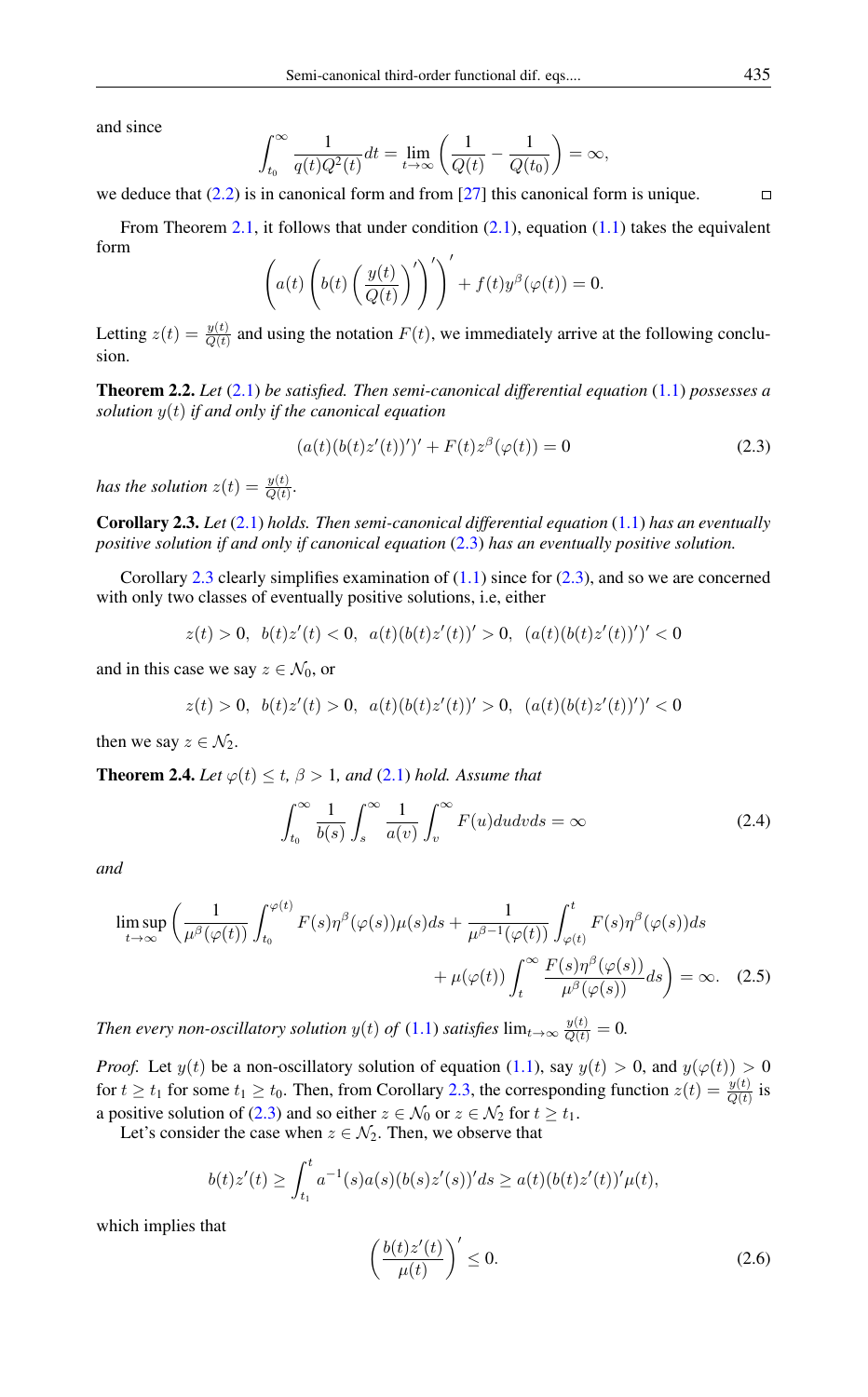It follows from [\(2.6\)](#page-2-1) that

$$
z(t) \ge \int_{t_1}^t \frac{b(s)z'(s)}{\mu(s)} \frac{\mu(s)}{b(s)} ds \ge \frac{b(t)z'(t)}{\mu(t)} \eta(t).
$$

From this and [\(2.3\)](#page-1-3), we observe that  $x(t) = b(t)z'(t)$  is a positive increasing solution of the retarded differential inequality

<span id="page-3-0"></span>
$$
(a(t)x'(t))' + \frac{F(t)\eta^{\beta}(\varphi(t))}{\mu^{\beta}(\varphi(t))}x^{\beta}(\varphi(t)) \le 0,
$$
\n(2.7)

and also from [\(2.6\)](#page-2-1) we deduce that  $x(t)/\mu(t)$  is nonincreasing. An integration of [\(2.7\)](#page-3-0) from t to  $∞$  gives

<span id="page-3-2"></span>
$$
x'(t) \ge \frac{1}{a(t)} \int_t^{\infty} \frac{F(s)\eta^{\beta}(\varphi(s))}{\mu^{\beta}(\varphi(s))} x^{\beta}(\varphi(s))ds,
$$

from which, we see that

$$
x(t) \geq \int_{t_1}^{t} \frac{1}{a(s)} \int_{s}^{\infty} \frac{F(u)\eta^{\beta}(\varphi(u))}{\mu^{\beta}(\varphi(u))} x^{\beta}(\varphi(u)) du ds
$$
  
\n
$$
= \int_{t_1}^{t} \frac{1}{a(s)} \int_{s}^{t} \frac{F(u)\eta^{\beta}(\varphi(u))}{\mu^{\beta}(\varphi(u))} x^{\beta}(\varphi(u)) du ds
$$
  
\n
$$
+ \int_{t_1}^{t} \frac{1}{a(s)} \int_{t}^{\infty} \frac{F(u)\eta^{\beta}(\varphi(u))}{\mu^{\beta}(\varphi(u))} x^{\beta}(\varphi(u)) du ds
$$
  
\n
$$
= \int_{t_1}^{t} \frac{F(s)\eta^{\beta}(\varphi(s))\mu(s)}{\mu^{\beta}(\varphi(s))} x^{\beta}(\varphi(s)) ds
$$
  
\n
$$
+ \mu(t) \int_{t}^{\infty} \frac{F(s)\eta^{\beta}(\varphi(s))}{\mu^{\beta}(\varphi(s))} x^{\beta}(\varphi(s)) ds. (2.8)
$$

Hence,

$$
x(\varphi(t)) \geq \int_{t_1}^{\varphi(t)} \frac{F(s)\eta^{\beta}(\varphi(s))\mu(s)}{\mu^{\beta}(\varphi(s))} x^{\beta}(\varphi(s))ds + \mu(\varphi(t)) \int_{\varphi(t)}^t \frac{F(s)\eta^{\beta}(\varphi(s))}{\mu^{\beta}(\varphi(s))} x^{\beta}(\varphi(s))ds + \mu(\varphi(t)) \int_t^{\infty} \frac{F(s)\eta^{\beta}(\varphi(s))}{\mu^{\beta}(\varphi(s))} x^{\beta}(\varphi(s))ds.
$$

Using the monotonicity properties of  $x(t)$  and  $x(t)/\mu(t)$ , we obtain

$$
x(\varphi(t)) \ge \frac{x^{\beta}(\varphi(t))}{\mu^{\beta}(\varphi(t))} \int_{t_1}^{\varphi(t)} F(s) \eta^{\beta}(\varphi(s)) \mu(s) ds + \frac{x^{\beta}(\varphi(t))}{\mu^{\beta-1}(\varphi(t))} \int_{\varphi(t)}^t F(s) \eta^{\beta}(\varphi(s)) ds + \mu(\varphi(t)) x^{\beta}(\varphi(t)) \int_t^{\infty} \frac{F(s) \eta^{\beta}(\varphi(s))}{\mu^{\beta}(\varphi(s))} ds,
$$

or

<span id="page-3-1"></span>
$$
x^{1-\beta}(\varphi(t)) \ge \frac{1}{\mu^{\beta}(\varphi(t))} \int_{t_1}^{\varphi(t)} F(s) \eta^{\beta}(\varphi(s)) \mu(s) ds + \frac{1}{\mu^{\beta-1}(\varphi(t))} \int_{\varphi(t)}^t F(s) \eta^{\beta}(\varphi(s)) ds + \mu(\varphi(t)) \int_t^{\infty} \frac{F(s) \eta^{\beta}(\varphi(s))}{\mu^{\beta}(\varphi(s))} ds. \quad (2.9)
$$

Since  $x(t)$  is positive and increasing, there exists a constant  $B > 0$  such that  $x(t) \geq B$ , and so we have  $x^{1-\beta}(\varphi(t)) \leq B^{1-\beta}$ . Using this in [\(2.9\)](#page-3-1) yields

$$
B^{1-\beta} \geq \frac{1}{\mu^{\beta}(\varphi(t))} \int_{t_1}^{\varphi(t)} F(s) \eta^{\beta}(\varphi(s)) \mu(s) ds + \frac{1}{\mu^{\beta-1}(\varphi(t))} \int_{\varphi(t)}^t F(s) \eta^{\beta}(\varphi(s)) ds + \mu(\varphi(t)) \int_t^{\infty} \frac{F(s) \eta^{\beta}(\varphi(s))}{\mu^{\beta}(\varphi(s))} ds.
$$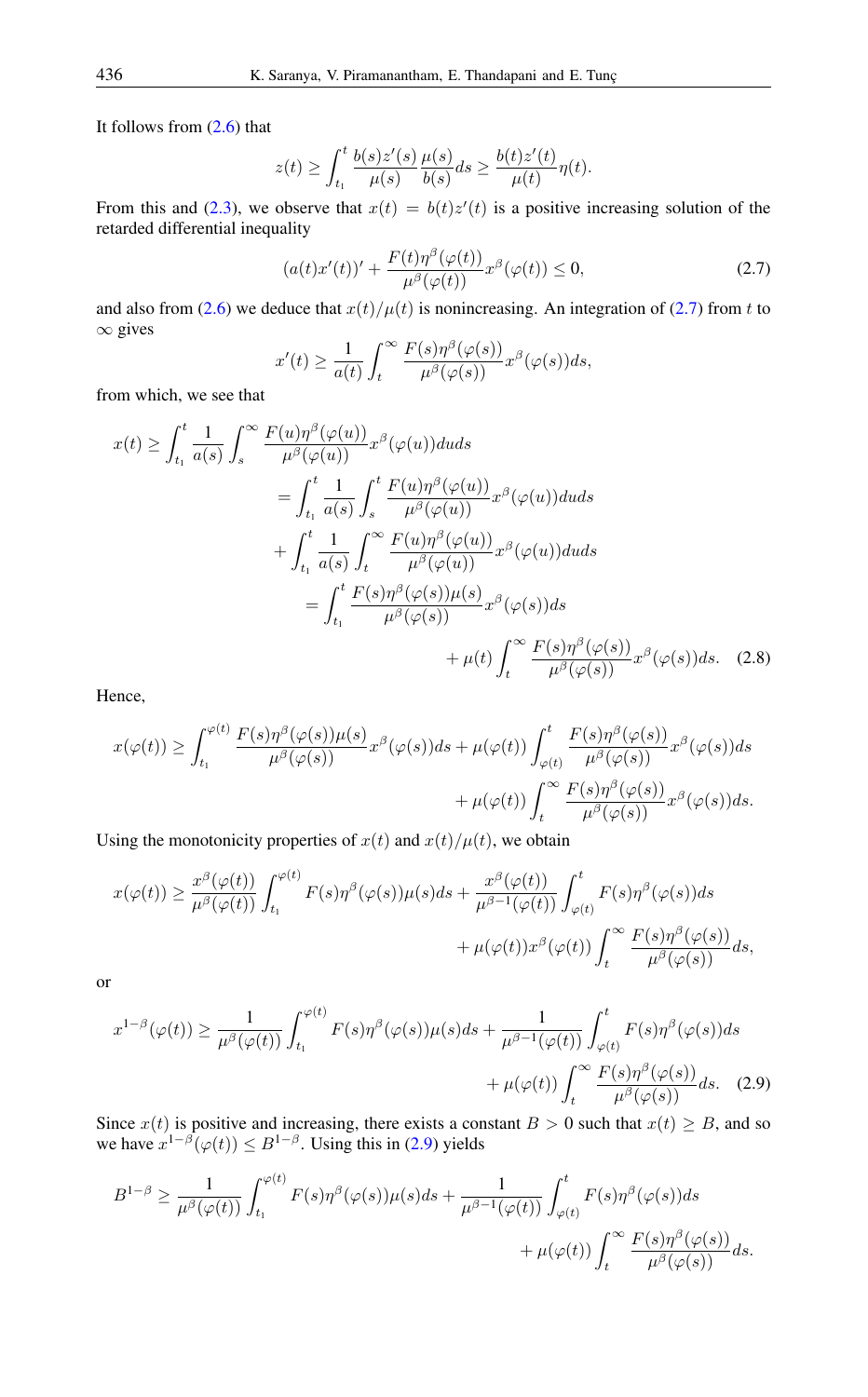Now take the lim sup as  $t \to \infty$  of the resulting inequality, we obtain a contradiction to [\(2.5\)](#page-2-2).

Next, we assume that  $z \in \mathcal{N}_0$ . Then  $\lim_{t \to \infty} z(t) = m \ge 0$ . We assert that  $m = 0$ . Otherwise, we have  $z(t) \ge m > 0$ . Integrating [\(2.3\)](#page-1-3) from t to  $\infty$  gives

$$
a(t)(b(t)z'(t))' \geq \int_t^{\infty} F(s)z^{\beta}(\varphi(s))ds \geq m^{\beta} \int_t^{\infty} F(s)ds.
$$

Hence

$$
-b(t)z'(t) \ge m^{\beta} \int_{t}^{\infty} \frac{1}{a(u)} \int_{u}^{\infty} F(s) ds du,
$$

from which

$$
z(t_1) \ge m^{\beta} \int_{t_1}^{\infty} \frac{1}{b(u)} \int_u^{\infty} \frac{1}{a(v)} \int_v^{\infty} F(s) ds dv du,
$$

which yields a contradiction to  $(2.4)$  and so the following is followed

$$
\lim_{t \to \infty} z(t) = \lim_{t \to \infty} \frac{y(t)}{Q(t)} = 0.
$$

This completes the proof of the theorem.

<span id="page-4-4"></span>**Theorem 2.5.** *Let*  $\varphi(t) \le t$ ,  $\beta = 1$ , and [\(2.1\)](#page-1-0) hold. If [\(2.4\)](#page-2-3) and

$$
\limsup_{t \to \infty} \left( \frac{1}{\mu(\varphi(t))} \int_{t_0}^{\varphi(t)} F(s) \eta(\varphi(s)) \mu(s) ds + \int_{\varphi(t)}^t F(s) \eta(\varphi(s)) ds + \mu(\varphi(t)) \int_t^{\infty} \frac{F(s) \eta(\varphi(s))}{\mu(\varphi(s))} ds \right) > 1 \quad (2.10)
$$

*are fulfilled, then the conclusion of Theorem [2.4](#page-2-4) remains intact.*

<span id="page-4-2"></span>*Proof.* The proof is followed by putting  $\beta = 1$  in Theorem [2.4,](#page-2-4) so the details are omitted.  $\Box$ **Theorem 2.6.** *Let*  $\varphi(t) \le t$ ,  $0 < \beta < 1$ , and [\(2.1\)](#page-1-0) *hold. If* [\(2.4\)](#page-2-3) *and* 

$$
\limsup_{t \to \infty} \left( \frac{1}{\mu(\varphi(t))} \int_{t_0}^{\varphi(t)} F(s) \eta^{\beta}(\varphi(s)) \mu(s) ds + \int_{\varphi(t)}^t F(s) \eta^{\beta}(\varphi(s)) ds + \mu^{\beta}(\varphi(t)) \int_t^{\infty} \frac{F(s) \eta^{\beta}(\varphi(s))}{\mu^{\beta}(\varphi(s))} ds \right) = \infty \quad (2.11)
$$

*hold, then every non-oscillatory solution*  $y(t)$  *of*  $(1.1)$  *satisfies*  $\lim_{t\to\infty} \frac{y(t)}{Q(t)} = 0$ .

*Proof.* Let  $y(t)$  be a non-oscillatory solution of equation [\(1.1\)](#page-0-0), say  $y(t) > 0$ , and  $y(\varphi(t)) > 0$ for  $t \ge t_1$  for some  $t_1 \ge t_0$ . Then, from Corollary [2.3,](#page-2-0) the corresponding function  $z(t) = \frac{y(t)}{Q(t)}$  is a positive solution of [\(2.3\)](#page-1-3) and so either  $z \in \mathcal{N}_0$  or  $z \in \mathcal{N}_2$  for  $t \ge t_1$ .

First, we assume that  $z \in \mathcal{N}_2$ . Proceeding as in the proof of Theorem [2.4,](#page-2-4) we are lead to [\(2.9\)](#page-3-1). Now dividing (2.9) by  $\mu^{1-\beta}(\varphi(t))$ , we observe that

$$
\left(\frac{x(\varphi(t))}{\mu(\varphi(t))}\right)^{1-\beta} \ge \frac{1}{\mu(\varphi(t))} \int_{t_1}^{\varphi(t)} F(s) \eta^{\beta}(\varphi(s)) \mu(s) ds + \int_{\varphi(t)}^t F(s) \eta^{\beta}(\varphi(s)) ds + \mu^{\beta}(\varphi(t)) \int_t^{\infty} \frac{F(s) \eta^{\beta}(\varphi(s))}{\mu^{\beta}(\varphi(s))} ds. \quad (2.12)
$$

Since  $x(\varphi(t))/\mu(\varphi(t))$  is decreasing and  $0 < \beta < 1$ , there exists a constant  $M_1 > 0$  such that

<span id="page-4-0"></span>
$$
\left(\frac{x(\varphi(t))}{\mu(\varphi(t))}\right)^{1-\beta} \le M_1^{1-\beta}.
$$

Using this in [\(2.12\)](#page-4-0) and taking the lim sup as  $t \to \infty$ , we establish a contradiction with [\(2.11\)](#page-4-1), and therefore  $z \notin \mathcal{N}_2$ .

Next, we assume that  $z \in \mathcal{N}_0$ . Proceeding similarly to the proof of Theorem [2.4,](#page-2-4) we again see that condition [\(2.4\)](#page-2-3) implies  $\lim_{t\to\infty} \frac{y(t)}{Q(t)} = 0$ . This completes the proof.  $\Box$ 

<span id="page-4-3"></span><span id="page-4-1"></span> $\Box$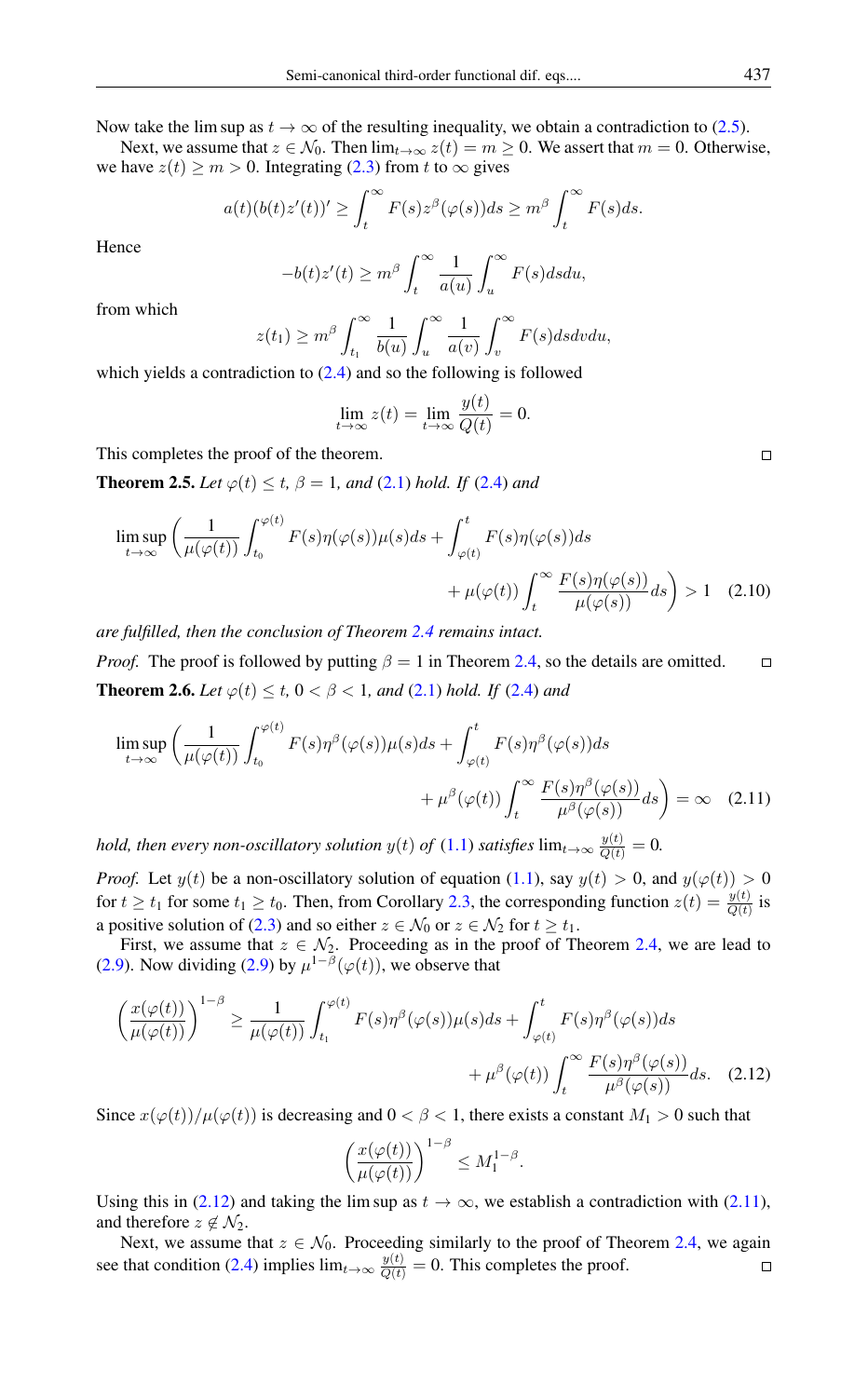Remark 2.7. The assertions of Theorems [2.4](#page-2-4)[–2.6](#page-4-2) can be restated as follows:

If  $y(t)$  is a non-oscillatory solution of [\(1.1\)](#page-0-0), then for any  $B > 0$  is a constant, we have  $|y(t)| \leq BQ(t).$ 

The method used for obtaining asymptotic criteria for retarded functional differential equations (RFDE) can be used also for advanced type functional differential equations (AFDE) as well.

<span id="page-5-3"></span>**Theorem 2.8.** *Let*  $\varphi(t) \ge t$ ,  $\beta > 1$ , *and* [\(2.1\)](#page-1-0) *hold. If* [\(2.4\)](#page-2-3) *and* 

<span id="page-5-2"></span>
$$
\limsup_{t \to \infty} \left( \frac{1}{\mu^{\beta}(\varphi(t))} \int_{t_0}^t F(s) \eta^{\beta}(\varphi(s)) \mu(s) ds + \int_t^{\varphi(t)} \frac{F(s) \eta^{\beta}(\varphi(s)) \mu(s)}{\mu^{\beta}(\varphi(s))} ds + \mu(\varphi(t)) \int_{\varphi(t)}^{\infty} \frac{F(s) \eta^{\beta}(\varphi(s))}{\mu^{\beta}(\varphi(s))} ds \right) = \infty, \quad (2.13)
$$

*then the coclusion of Theorem [2.4](#page-2-4) holds.*

*Proof.* Let  $y(t)$  be a non-oscillatory solution of equation [\(1.1\)](#page-0-0), say  $y(t) > 0$ , and  $y(\varphi(t)) > 0$ for  $t \ge t_1$  for some  $t_1 \ge t_0$ . Then, from Corollary [2.3,](#page-2-0) the corresponding function  $z(t) = \frac{y(t)}{Q(t)}$  is a positive solution of [\(2.3\)](#page-1-3) and so either  $z \in \mathcal{N}_0$  or  $z \in \mathcal{N}_2$  for  $t \ge t_1$ .

First, we assume that  $z \in \mathcal{N}_2$ . Proceeding as in the proof of Theorem [2.4,](#page-2-4) we again lead to  $(2.8)$  for  $t \ge t_1$ . From  $(2.8)$ ,

<span id="page-5-0"></span>
$$
x(\varphi(t)) \ge \int_{t_1}^t \frac{F(s)\eta^{\beta}(\varphi(s))\mu(s)}{\mu^{\beta}(\varphi(s))} x^{\beta}(\varphi(s))ds + \int_t^{\varphi(t)} \frac{F(s)\eta^{\beta}(\varphi(s))\mu(s)}{\mu^{\beta}(\varphi(s))} x^{\beta}(\varphi(s))ds + \mu(\varphi(t)) \int_{\varphi(t)}^{\infty} \frac{F(s)\eta^{\beta}(\varphi(s))}{\mu^{\beta}(\varphi(s))} x^{\beta}(\varphi(s))ds.
$$
 (2.14)

Using the monotonicity properties of  $x(t)$  and  $x(t)/\mu(t)$ , we observe from [\(2.14\)](#page-5-0) that

$$
x(\varphi(t)) \ge \frac{x^{\beta}(\varphi(t))}{\mu^{\beta}(\varphi(t))} \int_{t_1}^t F(s)\eta^{\beta}(\varphi(s))\mu(s)ds + x^{\beta}(\varphi(t)) \int_t^{\varphi(t)} \frac{F(s)\eta^{\beta}(\varphi(s))\mu(s)}{\mu^{\beta}(\varphi(s))}ds + \mu(\varphi(t))x^{\beta}(\varphi(t)) \int_{\varphi(t)}^{\infty} \frac{F(s)\eta^{\beta}(\varphi(s))}{\mu^{\beta}(\varphi(s))}ds,
$$

or

<span id="page-5-1"></span>
$$
x^{1-\beta}(\varphi(t)) \ge \frac{1}{\mu^{\beta}(\varphi(t))} \int_{t_1}^t F(s)\eta^{\beta}(\varphi(s))\mu(s)ds + \int_t^{\varphi(t)} \frac{F(s)\eta^{\beta}(\varphi(s))\mu(s)}{\mu^{\beta}(\varphi(s))}ds + \mu(\varphi(t)) \int_{\varphi(t)}^{\infty} \frac{F(s)\eta^{\beta}(\varphi(s))}{\mu^{\beta}(\varphi(s))}ds. \tag{2.15}
$$

Since  $x(t)$  is increasing, there exists  $M_2 > 0$  such that  $x^{1-\beta}(\varphi(t)) \leq M_2^{1-\beta}$  for  $t \geq t_1$ . Using this in [\(2.15\)](#page-5-1) and then letting lim sup as  $t \to \infty$ , we contradict [\(2.13\)](#page-5-2).

In the case when  $z \in \mathcal{N}_0$ , as did in Theorem [2.4,](#page-2-4) we contradict [\(2.4\)](#page-2-3). This completes the proof.  $\Box$ 

**Theorem 2.9.** *Let*  $\varphi(t) \geq t$ ,  $\beta = 1$ , and [\(2.1\)](#page-1-0) *hold. If* [\(2.4\)](#page-2-3) *and* 

$$
\limsup_{t \to \infty} \left( \frac{1}{\mu(\varphi(t))} \int_{t_0}^t F(s) \eta(\varphi(s)) \mu(s) ds + \int_t^{\varphi(t)} \frac{F(s) \eta(\varphi(s)) \mu(s)}{\mu(\varphi(s))} ds + \mu(\varphi(t)) \int_{\varphi(t)}^{\infty} \frac{F(s) \eta(\varphi(s))}{\mu(\varphi(s))} ds \right) > 1, \quad (2.16)
$$

*then every non-oscillatory solution*  $y(t)$  *of*  $(1.1)$  *satisfies*  $\lim_{t\to\infty} \frac{y(t)}{Q(t)} = 0$ .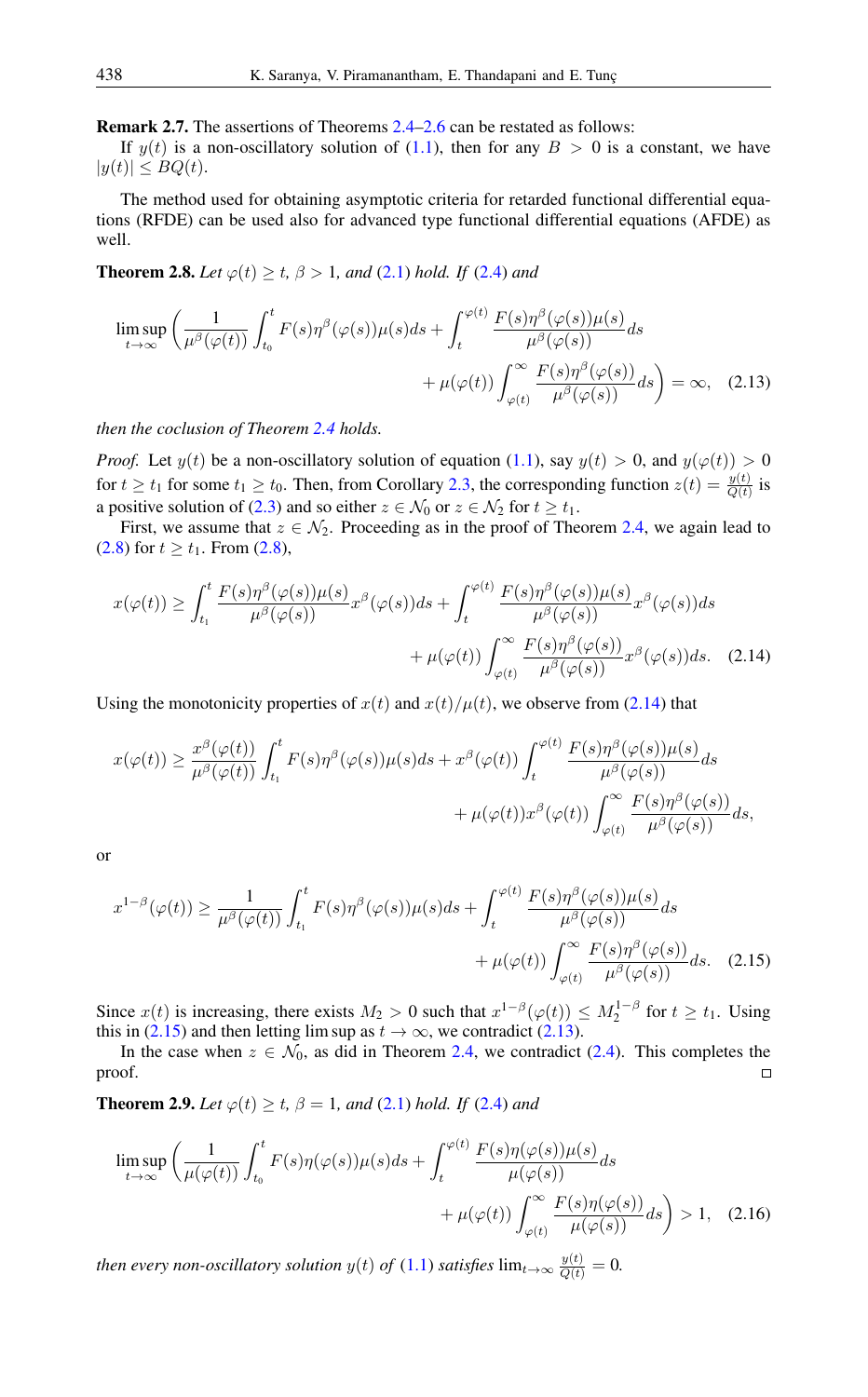*Proof.* The proof follows from Theorem [2.8](#page-5-3) by setting  $\beta = 1$  in [\(2.15\)](#page-5-1). This completes the proof.  $\Box$ 

**Theorem 2.10.** *Let*  $\varphi(t) \ge t$ ,  $0 < \beta < 1$ , and [\(2.1\)](#page-1-0) hold. If [\(2.4\)](#page-2-3) and

$$
\limsup_{t \to \infty} \left( \frac{1}{\mu(\varphi(t))} \int_{t_0}^t F(s) \eta^{\beta}(\varphi(s)) \mu(s) ds + \frac{1}{\mu^{1-\beta}(\varphi(t))} \int_t^{\varphi(t)} \frac{F(s) \eta^{\beta}(\varphi(s)) \mu(s)}{\mu^{\beta}(\varphi(s))} ds + \mu^{\beta}(\varphi(t)) \int_{\varphi(t)}^{\infty} \frac{F(s) \eta^{\beta}(\varphi(s))}{\mu^{\beta}(\varphi(s))} ds \right) = \infty, \quad (2.17)
$$

*then every non-oscillatory solution*  $y(t)$  *of*  $(1.1)$  *satisfies*  $\lim_{t\to\infty} \frac{y(t)}{Q(t)} = 0$ .

*Proof.* The proof is similar to that of Theorem [2.6](#page-4-2) and hence the details are omitted.  $\Box$ 

For the special case  $\varphi(t) \equiv t$ , we obtain the following results for the ordinary equation

<span id="page-6-2"></span><span id="page-6-1"></span>
$$
(p(t)(q(t)y'(t))')' + f(t)y^{\beta}(t) = 0.
$$
\n(2.18)

From the above theorems, we immediately get the following corollaries.

**Corollary 2.11.** *Assume that*  $\beta > 1$ , [\(2.1\)](#page-1-0)*, and* (2.4*) are satisfied. If* 

$$
\limsup_{t \to \infty} \left( \frac{1}{\mu^{\beta}(t)} \int_{t_0}^t F(s) \eta^{\beta}(s) \mu(s) ds + \mu(t) \int_t^{\infty} \frac{F(s) \eta^{\beta}(s)}{\mu^{\beta}(s)} ds \right) = \infty, \tag{2.19}
$$

*then every non-oscillatory solution*  $y(t)$  *of*  $(1.1)$  *satisfies*  $\lim_{t\to\infty} \frac{y(t)}{Q(t)} = 0$ .

<span id="page-6-0"></span>**Corollary 2.12.** *Let*  $\beta = 1$ , [\(2.1\)](#page-1-0)*, and* (2.4*) are fullfiled. If* 

$$
\limsup_{t \to \infty} \left( \frac{1}{\mu(t)} \int_{t_0}^t F(s) \eta(s) \mu(s) ds + \mu(t) \int_t^\infty \frac{F(s) \eta(s)}{\mu(s)} ds \right) > 1,
$$
 (2.20)

*then every non-oscillatory solution*  $y(t)$  *of*  $(1.1)$  *satisfies*  $\lim_{t\to\infty} \frac{y(t)}{Q(t)} = 0$ .

**Corollary 2.13.** *Let*  $0 < \beta < 1$ , [\(2.1\)](#page-1-0)*, and* (2.4*) are satisfied. If* 

$$
\limsup_{t \to \infty} \left( \frac{1}{\mu(t)} \int_{t_0}^t F(s) \eta^{\beta}(s) \mu(s) ds + \mu^{\beta}(t) \int_t^{\infty} \frac{F(s) \eta^{\beta}(s)}{\mu^{\beta}(s)} ds \right) = \infty, \tag{2.21}
$$

*then every non-oscillatory solution*  $y(t)$  *of*  $(1.1)$  *satisfies*  $\lim_{t\to\infty} \frac{y(t)}{Q(t)} = 0$ .

Based on each of the results obtained, it is possible to formulate an oscillation theorem. As an example, we do it for Corollary [2.12.](#page-6-0)

**Theorem 2.14.** *Let*  $\beta = 1$ *. If conditions* [\(2.1\)](#page-1-0)*,* (2.4*) and* (2.20*) hold, then any solution*  $y(t)$  *of*  $(2.18)$  *is either oscillatory or satisfies*  $\lim_{t\to\infty} \frac{y(t)}{Q(t)} = 0$ .

# 3 Examples

Here we will demonstrate the applicability of the results obtained above through some examples. Example 3.1. Consider semi-canonical differential equation of the third-order

<span id="page-6-3"></span>
$$
\left(\frac{1}{t}\left(t^{3/2}y'(t)\right)'\right)' + \frac{1}{t^{13/6}}y^{5/3}\left(\frac{t}{2}\right) = 0, \ t \ge 1.
$$
\n(3.1)

Here  $p(t) = 1/t$ ,  $q(t) = t^{3/2}$ ,  $f(t) = 1/t^{13/6}$ ,  $\beta = 5/3$ , and  $\varphi(t) = t/2$ . A simple computation shows that  $Q(t) = 2/\sqrt{t}$ ,  $a(t) = 1/2\sqrt{t}$ ,  $b(t) = 4\sqrt{t}$ ,  $F(t) = 4$  $\sqrt{2}/t^3$ ,  $\mu(t) \approx 4t^{3/2}/3$  and  $\eta(t) \approx t^2/6$ . The transformed equation

$$
\left(\frac{1}{\sqrt{t}}(\sqrt{t}z'(t))'\right)' + \frac{2\sqrt{2}}{t^3}z^{5/3}\left(\frac{t}{2}\right) = 0
$$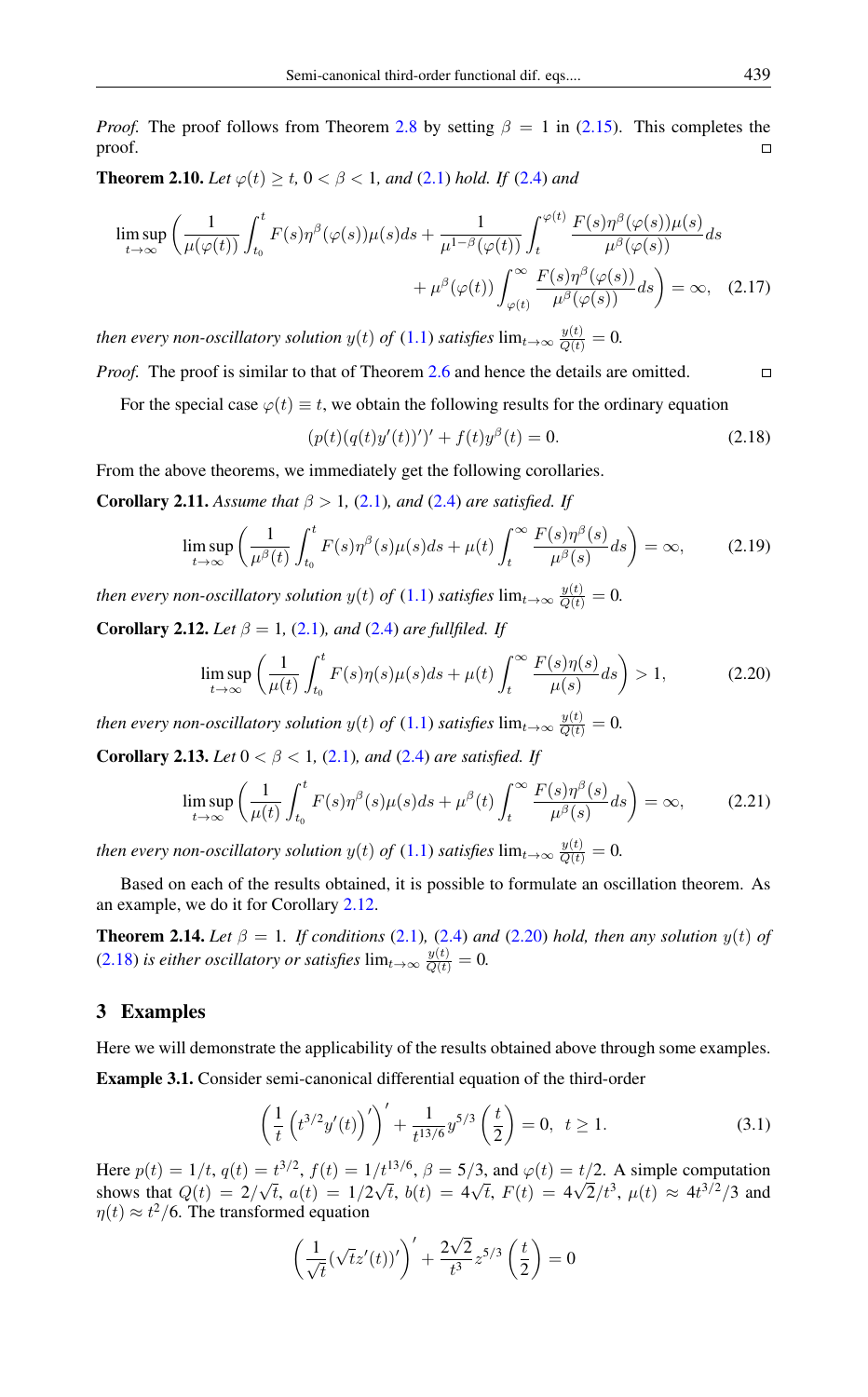is canonical. It is easy to see that conditions  $(2.1)$  and  $(2.4)$  are satisfied. Further, condition  $(2.5)$ becomes

$$
\limsup_{t \to \infty} \left[ \frac{4^{1/3}}{t^{5/2}} \int_1^{t/2} s^{11/6} ds + \frac{2^{5/6}}{t} \int_{t/2}^t s^{1/3} ds + \frac{t^{3/2}}{2^{5/6}} \int_t^{\infty} \frac{1}{s^{13/6}} ds \right] = \infty,
$$

that is, [\(2.5\)](#page-2-2) holds. Now, all terms of Theorem [2.4](#page-2-4) are provided. Hence, every non-oscillatory solution  $y(t)$  of [\(3.1\)](#page-6-3) satisfies √

<span id="page-7-0"></span>
$$
\lim_{t \to \infty} \sqrt{t} y(t) = 0.
$$

Example 3.2. Consider semi-canonical differential equation of the third-order

$$
\left(\frac{1}{\sqrt{t}}\left(t^2y'(t)\right)'\right)' + \frac{4^{1/7}}{t^{9/7}}y^{5/7}\left(\frac{t}{2}\right) = 0, \ t \ge 1. \tag{3.2}
$$

Here  $p(t) = 1/\sqrt{t}$ ,  $q(t) = t^2$ ,  $f(t) = 4^{1/7}/t^{9/7}$ ,  $\varphi(t) = t/2$ , and  $\beta = 5/7$ . A simple calculation shows that  $Q(t) = 1/t$ ,  $a(t) = \sqrt{t}$ ,  $b(t) = 1$ ,  $F(t) = 2/t^2$ ,  $\mu(t) \approx 2\sqrt{t}$  and  $\eta(t) = 4t^{3/2}/3$ . The transformed equation

$$
\left(\sqrt{t}z''(t)\right)' + \frac{2}{t^2}z^{5/7}\left(\frac{t}{2}\right) = 0
$$

is canonical. It is easy to see that conditions  $(2.1)$  and  $(2.4)$  hold. Further, condition  $(2.11)$ becomes

$$
\limsup_{t \to \infty} \left[ \frac{8^{1/7}}{t^{1/2}} \int_1^{t/2} \frac{1}{s^{3/7}} ds + \frac{1}{2^{1/14}} \int_{t/2}^t \frac{1}{s^{13/14}} ds + \frac{t^{5/14}}{2^{-13/14}} \int_t^{\infty} \frac{1}{s^{9/7}} ds \right] = \infty,
$$

that is,  $(2.11)$  is satisfied. Hence, by Theorem [2.6,](#page-4-2) every non-oscillatory solution  $y(t)$  of [\(3.2\)](#page-7-0) satisfies

<span id="page-7-1"></span>
$$
\lim_{t \to \infty} ty(t) = 0.
$$

Example 3.3. Consider semi-canonical differential equation of the third-order

$$
\left(\frac{1}{t}\left(t^2y'(t)\right)'\right)' + \frac{1}{t^2}y\left(\frac{t}{2}\right) = 0, \ t \ge 1.
$$
\n(3.3)

Here  $p(t) = 1/t$ ,  $q(t) = t^2$ ,  $f(t) = 1/t^2$ ,  $\varphi(t) = t/2$ , and  $\beta = 1$ . A simple calculation shows that  $Q(t) = 1/t$ ,  $a(t) = b(t) = 1$ ,  $F(t) = 2/t^3$ ,  $\mu(t) \approx t$  and  $\eta(t) \approx t^2/2$ . The transformed equation

$$
z'''(t) + \frac{2}{t^3}z\left(\frac{t}{2}\right) = 0
$$

is canonical. Clearly conditions  $(2.1)$  and  $(2.4)$  are satisfied. Further, condition  $(2.10)$  becomes

$$
\limsup_{t \to \infty} \left[ \frac{2}{t} \int_1^{t/2} \frac{1}{2} ds + \int_{t/2}^t \frac{1}{2s} ds + \frac{t}{2} \int_t^{\infty} \frac{1}{s^2} ds \right] = 1 + \frac{1}{2} \log 2 > 1,
$$

that is,  $(2.10)$  is satisfied. Hence, by Theorem [2.5,](#page-4-4) every non-oscillatory solution  $y(t)$  of [\(3.3\)](#page-7-1) satisfies

<span id="page-7-2"></span>
$$
\lim_{t \to \infty} ty(t) = 0.
$$

Example 3.4. Consider the semi-canonical ordinary differential equation of third-order

$$
\left(\frac{1}{t}\left(t^2y'(t)\right)'\right)' + \frac{6}{t^2}y(t) = 0, \ \ t \ge 1.
$$
\n(3.4)

Here  $p(t) = 1/t$ ,  $q(t) = t^2$ ,  $f(t) = 6/t^2$ ,  $\varphi(t) = t$ , and  $\beta = 1$ . A simple calculation shows that  $Q(t) = 1/t$ ,  $a(t) = b(t) = 1$ ,  $F(t) = 6/t^3$ ,  $\mu(t) \approx t$  and  $\eta(t) \approx t^2/2$ . Clearly all conditions of Corollary [2.12](#page-6-0) hold, so any non-oscillatory solution y of [\(3.4\)](#page-7-2) satisfies  $\lim_{t\to\infty} ty(t) = 0$ . In fact,  $y(t) = 1/t^2$  is one such solution of [\(3.4\)](#page-7-2).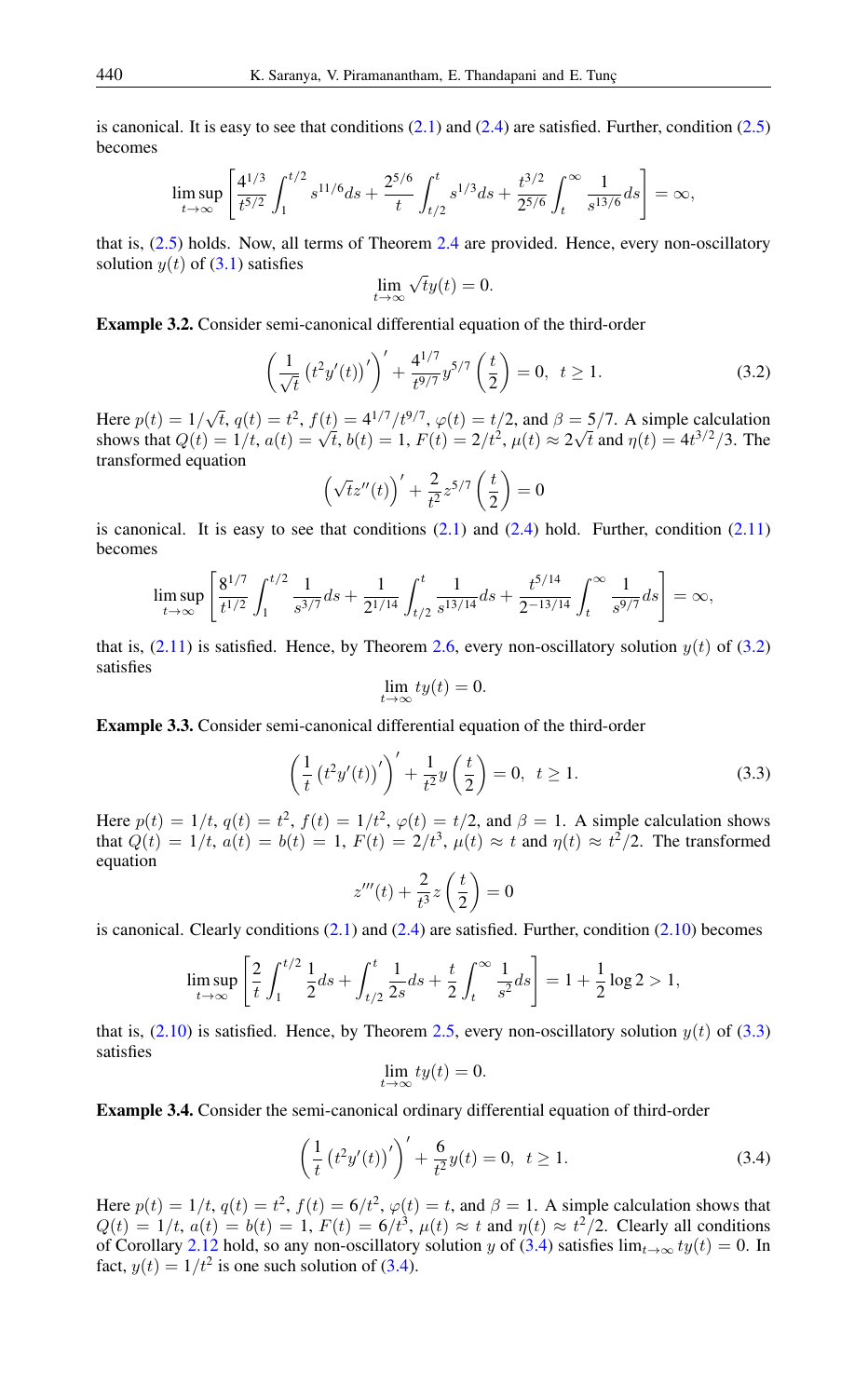#### 4 Concluding Remarks

In the present paper, we introduced semi-canonical third-order differential operators and then we transform this type of operators to a canonical form. This approach was then used to study the asymptotic behavior of nonoscillatory solutions of  $(1.1)$ . Results were obtained for the delay, advanced and ordinary cases of semi-canonical equations. Examples to illustrate the main results were presented.

Finally, we note that additional results on the behavior of solutions of  $(1.1)$  can be obtained from known results for canonical equations applied to  $(2.3)$  and  $(2.18)$ .

#### <span id="page-8-0"></span>References

- <span id="page-8-1"></span>[1] R. P. Agarwal, M. F. Aktas and A. Tiryaki, On oscillation criteria for third-order nonlinear delay differential equations, *Arch. Math.(Brno)*, 45 (2009), 1–18.
- [2] R. P. Agarwal, M. Bohner and W. T. Li, *Nonoscillation and Oscillation Theory for Functional Differential Equations*, Marcel Dekker, New York, 2004.
- [3] R. P. Agarwal, M. Bohner, T. Li and C. Zhang, Oscillation of third-order nonlinear delay differential equations, *Taiwanese J. Math.*, 17 (2013), 545–558.
- [4] R. P. Agarwal, M. Bohner, T. Li and C. Zhang, A Philos-type theorem for third-order nonlinear retarded dynamic equations, *Appl. Math. Comput.*, 249 (2014), 527–531.
- [5] R. P. Agarwal, S. R. Grace and T. Smith, Oscillation of certain third-order functional differential equations, *Adv. Math. Sci. Appl.*, 16 (2006), 69–94.
- [6] M. F. Aktas, A. Tiryaki and A. Zafer, Integral criteria for oscillation of third-order nonlinear differential equations, *Nonlinear Anal.*, 71 (2009), 1496–1502.
- [7] M. F. Aktas, A. Tiryaki and A. Zafer, Oscillation criteria for third-order nonlinear functional differential equations, *Appl. Math. Lett.*, 23 (2010), 756–762.
- [8] B. Baculíková, Asymptotic properties of noncanonical third-order differential equations, *Math. Slovaca*, 69 (2019), 1341–1350.
- [9] B. Baculíková and J. Džurina, Oscillation of third-order nonlinear differential equations, *Appl. Math. Lett.*, 24 (2011), 466–470.
- [10] B. Baculíková and J. Džurina, Oscillation of third-order functional differential equations, *Electron. J. Qual. Theory Differ. Equ.*, 2010 (2010), No. 43, 1–10.
- [11] B. Baculíková, J. Džurina and Yu. V. Rogovchenko, Oscillation of third-order trinomial delay diferential equations, *Appl. Math. Comput.*, 218 (2012), 7023–7033.
- [12] G. E. Chatzarakis, J. Džurina and I. Jadlovská, Oscillatory and asymptotic properties of third-order quasilinear delay differential equations, *J. Inequ. Appl.*, 2019 (2019), Article ID: 23, 1–17.
- [13] G. E. Chatzarakis, S. R. Grace and I. Jadlovská, Osicllation criteria for third-order delay differential equations, *Adv. Diff. Equ.*, 2017 (2017), Article ID: 330, 1–11.
- [14] J. Džurina, Asymptotic properties of the third-order delay differential equations, *Nonlinear Anal.*, 26 (1996), 33–39.
- [15] J. Džurina and I. Jadlovská, Oscillation of third-order differential equations with noncanonical operators, *Appl. Math. Comput.*, 336 (2018), 394–402.
- [16] E. M. Elabbasy, T. S. Hassan and B. M. Elmatary, Oscillation criteria for third-order delay nonlinear differential equations, *Electron. J. Qual. Theory Diff. Equ.*, 2012 (2012), No. 5, 1–11.
- [17] L. Gao, Q. Zhang and S. Liu, Oscillation behavior of third-order nonlinear delay dynamic equations on time scales, *J. Comput. Appl. Math.*, 256 (2014), 104–113.
- [18] S. R. Grace, R. P. Agarwal, R. Pavani and E. Thandapani, On the oscillation of certain third order nonlinear functional differential equations, *Appl. Math. Comput.*, 202 (2008), 102–112.
- [19] S. R. Grace, R. P. Agarwal and M. F. Aktas, On the oscillation of third order functional differential equations, *Indian J. Pure Appl. Math.*, 39 (2008), 491–507.
- [20] J. R. Graef and S. H. Saker, Oscillation theory of third-order nonlinear functional differential equations, *Hiroshima Math. J.*, 43 (2013), 49–72.
- <span id="page-8-2"></span>[21] I. T. Kiguradze and T. A. Chanturia, *Asymptotic Properties of Solutions of Nonautonomous Ordinary Differential Equations*, Kluwer Acad. Publ., Dordrech, 1993.
- [22] T. Kusano and M. Naito, Comparison theorems for functional differential equations with deviating arguments, *J. Math. Soc. Japan*, 33 (1981), 509–532.